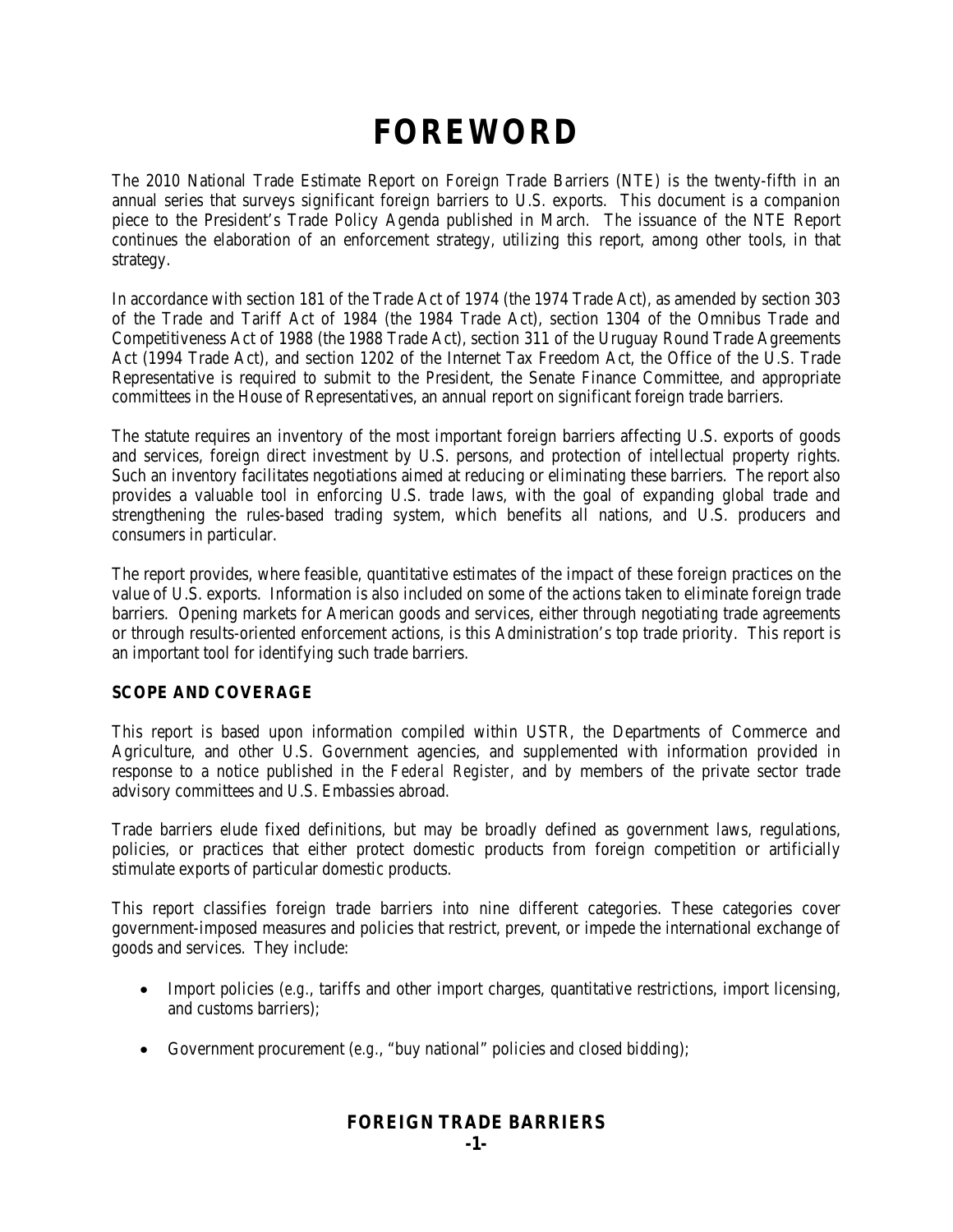- Export subsidies (*e.g.*, export financing on preferential terms and agricultural export subsidies that displace U.S. exports in third country markets);
- Lack of intellectual property protection (*e.g.*, inadequate patent, copyright, and trademark regimes);
- Services barriers (*e.g.*, limits on the range of financial services offered by foreign financial institutions, regulation of international data flows, restrictions on the use of foreign data processing, and barriers to the provision of services by foreign professionals);
- Investment barriers (*e.g.*, limitations on foreign equity participation and on access to foreign government-funded research and development (R&D) programs, local content requirements, technology transfer requirements and export performance requirements, and restrictions on repatriation of earnings, capital, fees and royalties);
- Government-tolerated anticompetitive conduct of state-owned or private firms that restricts the sale or purchase of U.S. goods or services in the foreign country's markets;
- Trade restrictions affecting electronic commerce (*e.g.*, tariff and nontariff measures, burdensome and discriminatory regulations and standards, and discriminatory taxation); and
- Other barriers (barriers that encompass more than one category,  $e.g.,$  bribery and corruption,<sup>[1](#page-3-0)</sup> or that affect a single sector).

This year, for the first time, significant foreign government barriers to U.S. exports that previous reports addressed under the rubric of "standards, testing, labeling and certification" measures are treated separately in two new, specialized reports. One new report is dedicated to identifying barriers in the form of standards-related measures (such as product standards and testing requirements). A second report addresses barriers that take the form of sanitary and phytosanitary measures (such as procedures to prevent the spread of crop pests or rules regulating food additives). Together, the three reports provide the inventory of trade barriers called for under U.S. law.

Over the past year, USTR initiated more vigorous scrutiny of foreign labor practices and began to redress substandard practices that impinge upon labor obligations in U.S. free trade agreements (FTAs) and deny foreign workers their internationally recognized labor rights. USTR also introduced new mechanisms to enhance its monitoring of the steps U.S. free trade agreement partners have taken to implement and comply with their obligations under the environment chapters of those agreements. To further these initiatives, USTR implemented interagency processes for systematic information gathering and review of labor rights practices and environmental enforcement measures in FTA countries, and USTR staff are regularly visiting FTA countries to monitor practices and directly engage governments and other actors. The Administration has reported on these activities in the *2010 Trade Policy Agenda and 2009 Annual Report of the President on the Trade Agreements Program*.

The NTE covers significant barriers, whether they are consistent or inconsistent with international trading rules. Many barriers to U.S. exports are consistent with existing international trade agreements. Tariffs, for example, are an accepted method of protection under the General Agreement on Tariffs and Trade 1994 (GATT 1994). Even a very high tariff does not violate international rules unless a country has made a commitment not to exceed a specified rate, *i.e,* a binding. On the other hand, where measures are not consistent with international rules, they are actionable under U.S. trade law and through the World Trade Organization (WTO).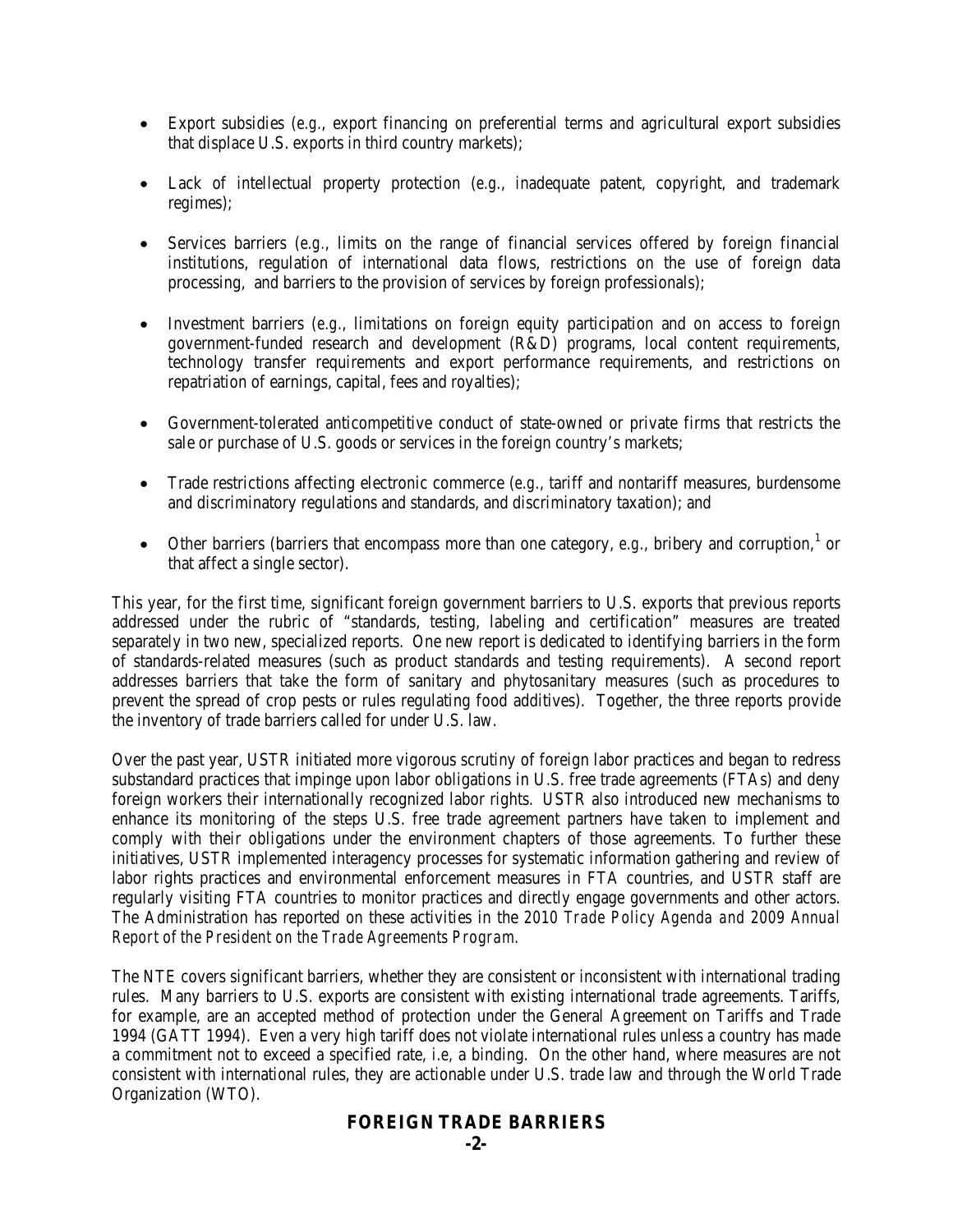This report discusses the largest export markets for the United States, including: 58 nations, the European Union, Taiwan, Hong Kong, and one regional body. Some countries were excluded from this report due primarily to the relatively small size of their markets or the absence of major trade complaints from representatives of U.S. goods and services sectors. However, the omission of particular countries and barriers does not imply that they are not of concern to the United States.

NTE sections report the most recent data on U.S. bilateral trade in goods and services and compare it to the preceding period. This information is reported to provide context for the reader. In nearly all cases, U.S. bilateral trade declined in 2009 compared to the preceding period, reflecting the important negative impact of the severe global recession on international trade (with world Gross Domestic Product and world trade down 2.3 percent and 11.9 percent, respectively). The merchandise trade data contained in the NTE report are based on total U.S. exports, free alongside  $(f.a.s.)^2$  value, and general U.S. imports, customs value, as reported by the Bureau of the Census, Department of Commerce. (NOTE: These data are ranked according to size of export market in the Appendix). The services data are from the October 2009 issue of the Survey of Current Business (collected from the Bureau of Economic Analysis, Department of Commerce). The direct investment data are from the September 2009 issue of the Survey of Current Business (collected from the Bureau of Economic Analysis, Department of Commerce).

#### **TRADE IMPACT ESTIMATES AND FOREIGN BARRIERS**

Wherever possible, this report presents estimates of the impact on U.S. exports of specific foreign trade barriers or other trade distorting practices. Also, where consultations related to specific foreign practices were proceeding at the time this report was published, estimates were excluded, in order to avoid prejudice to those consultations.

The estimates included in this report constitute an attempt to assess quantitatively the potential effect of removing certain foreign trade barriers on particular U.S. exports. However, the estimates cannot be used to determine the total effect upon U.S. exports to either the country in which a barrier has been identified or to the world in general. In other words, the estimates contained in this report cannot be aggregated in order to derive a total estimate of gain in U.S. exports to a given country or the world.

Trade barriers or other trade distorting practices affect U.S. exports to another country because these measures effectively impose costs on such exports that are not imposed on goods produced domestically in the importing country. In theory, estimating the impact of a foreign trade measure upon U.S. exports of goods requires knowledge of the (extra) cost the measure imposes upon them, as well as knowledge of market conditions in the United States, in the country imposing the measure, and in third countries. In practice, such information often is not available.

Where sufficient data exist, an approximate impact of tariffs upon U.S. exports can be derived by obtaining estimates of supply and demand price elasticities in the importing country and in the United States. Typically, the U.S. share of imports is assumed to be constant. When no calculated price elasticities are available, reasonable postulated values are used. The resulting estimate of lost U.S. exports is approximate, depends upon the assumed elasticities, and does not necessarily reflect changes in trade patterns with third countries. Similar procedures are followed to estimate the impact upon our exports of subsidies that displace U.S. exports in third country markets.

The task of estimating the impact of nontariff measures on U.S. exports is far more difficult, since there is no readily available estimate of the additional cost these restrictions impose upon imports. Quantitative restrictions or import licenses limit (or discourage) imports and thus raise domestic prices, much as a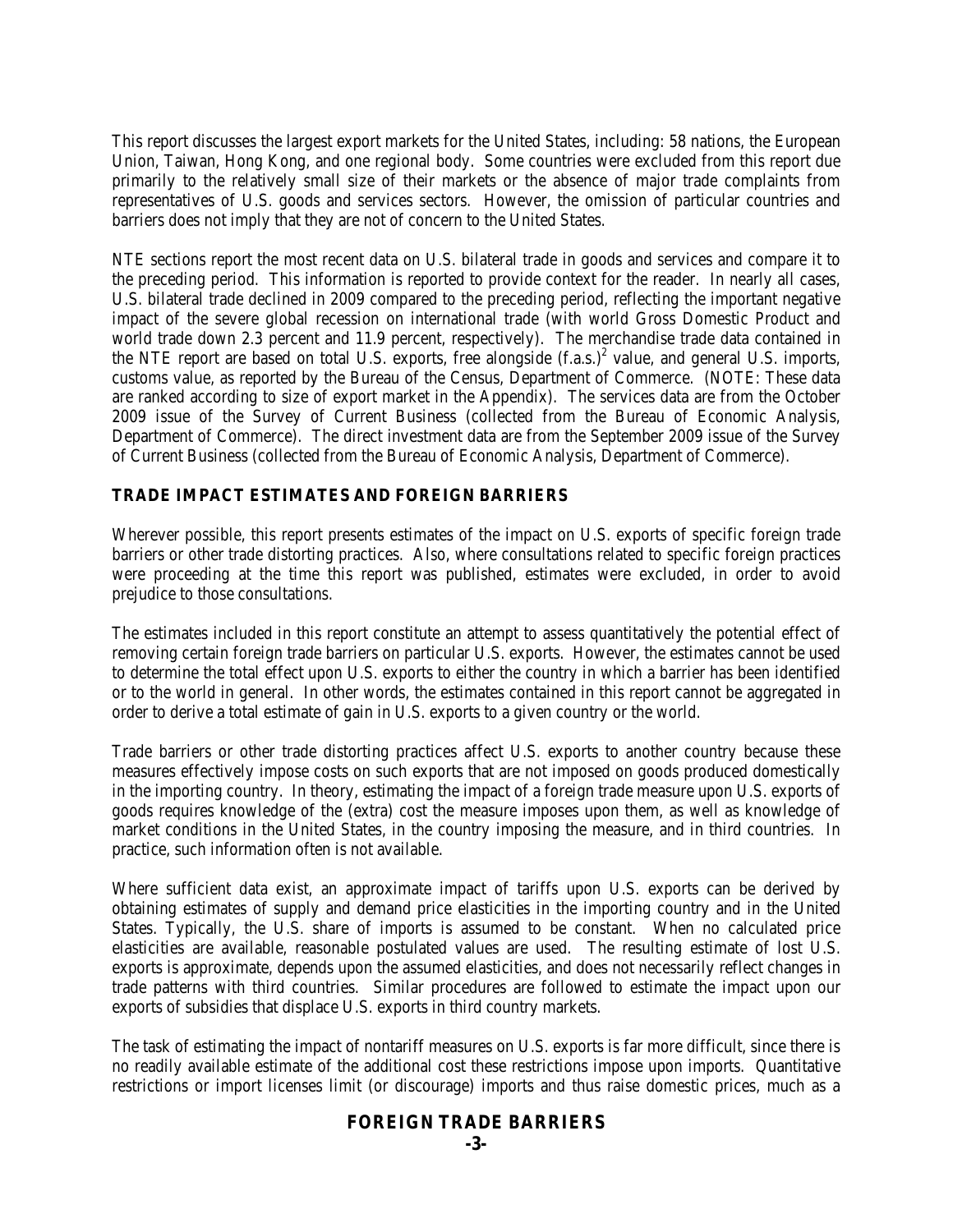tariff does. However, without detailed information on price differences between countries and on relevant supply and demand conditions, it is difficult to derive the estimated effects of these measures upon U.S. exports. Similarly, it is difficult to quantify the impact upon U.S. exports (or commerce) of other foreign practices, such as government procurement policies, nontransparent standards, or inadequate intellectual property rights protection.

In some cases, particular U.S. exports are restricted by both foreign tariff and nontariff barriers. For the reasons stated above, it may be difficult to estimate the impact of such nontariff barriers on U.S. exports. When the value of actual U.S. exports is reduced to an unknown extent by one or more than one nontariff measure, it then becomes derivatively difficult to estimate the effect of even the overlapping tariff barriers on U.S. exports.

The same limitations that affect the ability to estimate the impact of foreign barriers upon U.S. goods exports apply to U.S. services exports. Furthermore, the trade data on services exports are extremely limited in detail. For these reasons, estimates of the impact of foreign barriers on trade in services also are difficult to compute.

With respect to investment barriers, there are no accepted techniques for estimating the impact of such barriers on U.S. investment flows. For this reason, no such estimates are given in this report. The NTE includes generic government regulations and practices which are not product-specific. These are among the most difficult types of foreign practices for which to estimate trade effects.

In the context of trade actions brought under U.S. law, estimations of the impact of foreign practices on U.S. commerce are substantially more feasible. Trade actions under U.S. law are generally product-specific and therefore more tractable for estimating trade effects. In addition, the process used when a specific trade action is brought will frequently make available non-U.S. Government data (U.S. company or foreign sources) otherwise not available in the preparation of a broad survey such as this report.

In some cases, industry valuations estimating the financial effects of barriers are contained in the report. The methods computing these valuations are sometimes uncertain. Hence, their inclusion in the NTE report should not be construed as a U.S. Government endorsement of the estimates they reflect.

March 2010

Information on specific problems associated with bribery and corruption is difficult to obtain, particularly since perpetrators go to great lengths to conceal their activities. Nevertheless, a consistent complaint from U.S. firms is that they have experienced situations that suggest corruption has played a role in the award of billions of dollars of foreign contracts and delayed or prevented the efficient movement of goods. Since the United States enacted the Foreign Corrupt Practices Act (FCPA) in 1977, U.S. companies have been prohibited from bribing foreign public officials, and numerous other domestic laws discipline corruption of public officials at the state and federal levels. The United States is committed to the active enforcement of the FCPA.

The United States Government has taken a leading role in addressing bribery and corruption in international business transactions and has made real progress over the past quarter century building international coalitions to

<span id="page-3-0"></span><sup>&</sup>lt;sup>1</sup> Corruption is an impediment to trade, a serious barrier to development, and a direct threat to our collective security. Corruption takes many forms and affects trade and development in different ways. In many countries, it affects customs practices, licensing decisions, and the awarding of government procurement contracts. If left unchecked, bribery and corruption can negate market access gained through trade negotiations, undermine the foundations of the international trading system, and frustrate broader reforms and economic stabilization programs. Corruption also hinders development and contributes to the cycle of poverty.